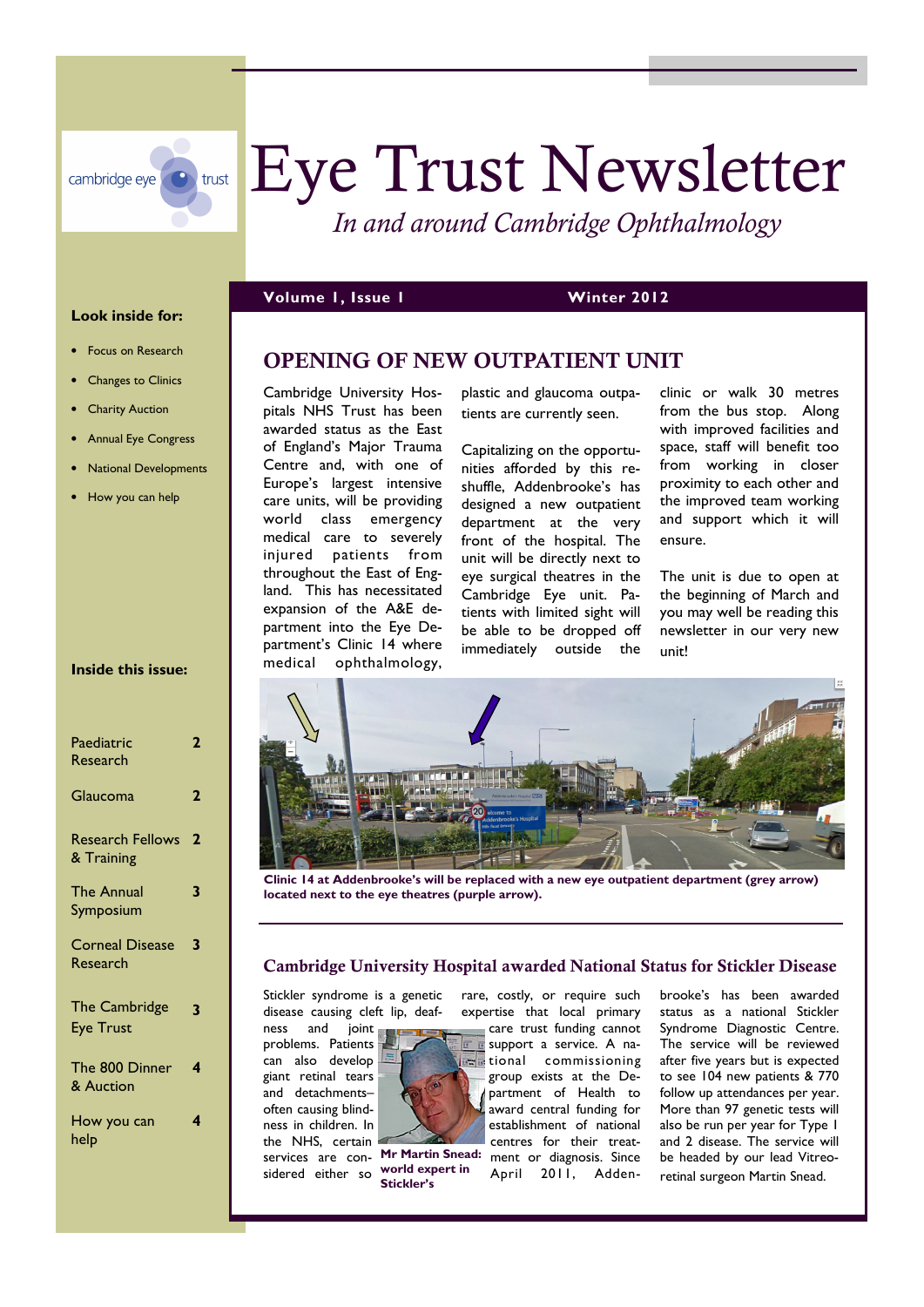#### **Page 2 Eye Trust Newsletter**



**Ms Louise Allen is a paediatric eye specialist and Associate Lecturer at the University of Cambridge** 

#### **FOCUS ON RESEARCH: PAEDIATRICS**

Miss Louise Allen is a specialist eye surgeon and responsible for the care of children with eye problems. Her practice involves dealing with patients ranging from premature babies to great-grandparents. One part of an eye exam involves testing the visual field– an estimate of how much peripheral vision a person has. Whilst an adult can be convinced to spend 20 minutes with their head clamped in a special visual field device with flashing lights, young children, - and particularly those with learning difficulties- find this

impossible. Using her ingenuity, Miss Allen recently designed a new test for children. It involves watching a small cartoon video centrally on a big black screen. Children fixate on this, when suddenly another cartoon starts playing far to the left or right or above or below on the same screen. A child with good peripheral vision will notice and switch their gaze, whilst someone with damaged vision might not see it. The device has been patented and proved of great interest to the local Cambridge enterprise community who rightly see this as an innovative, simple and easy to manufacture tool for helping eye doctors better test children's vision. It is our hope that soon this device, which has proved popular with children here already, will be used the world over and that Addenbrooke's will once again have contributed something very useful to the global ophthalmic community. In addition to field testing, Miss Allen is also in the process of developing other eye tests for our younger patients so stay tuned for further updates.

the blindness glaucoma can cause. The results of stem cell, drug and gene therapy work emerging from Keith's lab have been so

*10% of people over 80 suffer with glaucomarelated loss of vision. Once lost, the sight cannot be restored – at least at the moment!* 

#### **FOCUS ON RESEARCH: GLAUCOMA**

Professor Martin heads a talented group of basic and

clinical researchers to understand better how nerves supplying the eye are damaged in glaucoma, a condition more common than diabetes and which can lead to **Prof Keith Martin's**  blindness if left **research merited a** 

untreated. Often **major international**  progressing slowly **prize last year** 

over decades, this 'silent disease' remains the leading

> cause of irreversible blindness worldwide. Keith's team aim to find ways to protect retinal nerve cells from damage and death. They are also working to restore lost reti-

nal cells with the hope of reversing promising that he was last year awarded an international prize given to a researcher under the age of 50 whose research has the greatest potential to lead to major breakthroughs in the treatment of eye disease.



**CAMBRIDGE** 

### **FOCUS ON RESEARCH: TRAINEES & FELLOWS**

The NHS recently created its National Institute for Health Research to fund medical science in the NHS. Aimed at rivaling the NIH in the USA, the body seeks to formally fund research conducted in the NHS to benefit our patients– something which was previously done on a more ad hoc basis and without proper controls on research productivity. Last year Prof Keith Martin applied and won a prestigious NIHR designation for Addenbrooke's to train

Academic Clinicians in Ophthalmology. This three year programme aims to free up time for research for junior clinicians so that they can gain early laboratory experience in vision research and apply for independent research funding with the help of a senior mentor. The department has also recruited a number of very senior trainees to Addenbrooke's including Ms Humma Shahid from Oxford who is leading a study into Stickler's disease as well as Andrew

White, an Australian glaucoma consultant working with Prof Martin. We are also about to welcome a new researcher to work in Mr Snead's laboratory as well as a senior trainees with expertise in corneal research to work with Mr Rajan. A paediatric specialist will be joining Ms Allen's team as well as Drs Steve Byard and Anjana Haridas, two plastic surgeons who are receiving specialist training from our Plastic Consultants Drs René & Woodruff.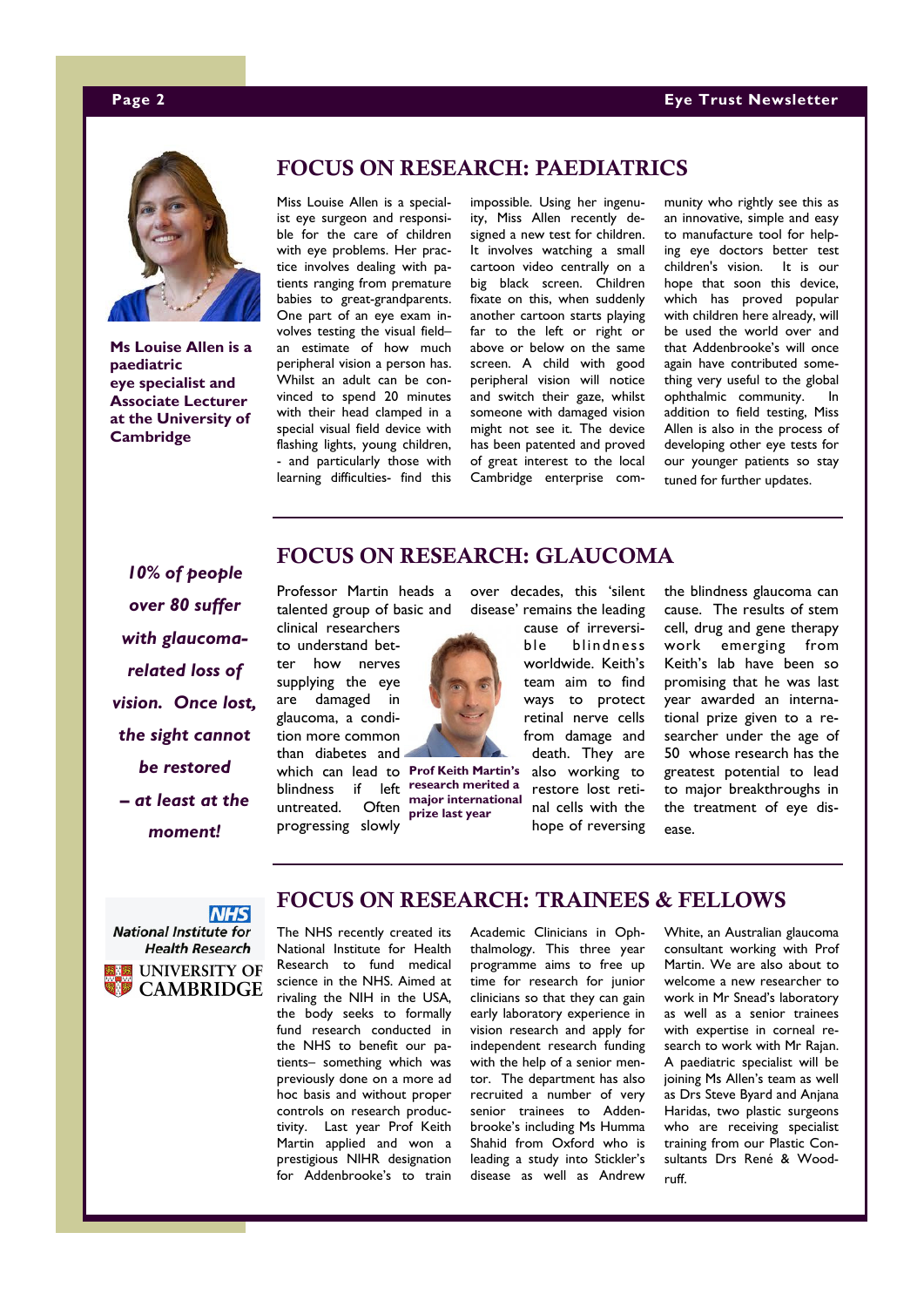#### **CAMBRIDGE OPHTHALMOLOGICAL SYMPOSIA**

For the past 41 years, Cambridge has hosted an annual eye symposium attracting top international experts to discuss and debate the latest developments in clinical eye research. Each year a different area of disease becomes the focus and in September 2011, Prof John Dart of Moorfields Eye Hospital chaired a very successful meeting on ocular infection. Speakers travelled from San Francisco, Boston,

Florida, Japan, France, India, Australia and Africa for the two-day residential meeting at St John's College. Data contrasting American and British best practice in treating eye infections identified mutual lessons each country could learn from the other . Professor Dart also presented data on the injection of antibiotic into the eye during cataract surgery and his recommendations have already been widely

adopted. For the 2012 symposium, Professor Bertil Damato, a cancer specialist from Liverpool has been elected as chairman. He will be leading discussions aimed at furthering our understanding of the pathophysiology of eye tumors and how the latest research developments can be applied clinically to help patients diagnosed with cancer .



**Professor Bertil Damato, Eye Cancer Specialist from Liverpool University, will chair the 2012 meeting** 

# **Cambridge Ophthalmological Symposium 2012 Cancer and the Eye**

#### **FOCUS ON RESEARCH: CORNEAL DISEASE**

Two Addenbrooke's Consultants, Prof Buckley and Prof Rajan, recently won an award for the developmental of a tool to refine and improve corneal transplant surgery. Since the first corneal transplant, by Austrian Eduard Zirm in 1905, corneal surgeons have attempted to improve on the technique. A recent review at Addenbrooke's showed that surgeon Mr Kerr-Muir and Dr Paul Meyer had together achieved astonishingly good results by

using ciclosporin A—an immunosuppressant aimed at preventing donor cornea rejection. Following on from this success, Mr Rajan has introduced a new form of corneal transplantation to Addenbrooke's in which only a part of the cornea is transplanted rather than a full-thickness "button". However creating such a part-thickness graft can be difficult and whilst thinner grafts are better, creating them also runs the risk of creating holes through the

material rendering it unusable. The margin for error is less than one fifth of a millimeter. Mr Rajan and Prof Buckley have developed a novel device for slightly drying the donor cornea before thinning it, and this in turn has enabled them to achieve outstandingly thin and reproducible cornea sections. The commercial potential is significant and both surgeons were recently awarded an NHS Eastern Region Health enterprise award for this work .



**Prof Madhavan Rajan – Addenbrooke's Lead Corneal Surgeon & recent prize winner** 

## **THE CAMBRIDGE EYE TRUST**

Founded in 1973, the Cambridge Eye Trust is an independent charity set up in memory of Dr Marjorie Perrers-Taylor, a diligent ophthalmologist who worked in the Cambridge area and, during the second world war, ran the eye department singlehandedly whilst the two consultants were called up for military service. Well-liked by her patients, a fund was created after she died to support research into eye disease in Cambridge and so the first

Cambridge Ophthalmological Symposium was born and which are now in their 42nd iteration. The trust works to promote research in Cambridge and recently succeeded in creating the University of Cambridge's first professorship of Ophthalmology with the appointment of Keith Martin. The six trustees include Prof Tony Moore– England's most senior eye specialist, as well as the medical director of Moorfield's Dr Declan Flanagan, both of whom were previously Addenbrooke's Consultants. The trustees meet to promote education and to sponsor research projects of local, national and international importance. It also aims to educate the public about eye disease and has recently decided to invest in a number of TV screens for the patient waiting areas to educate patients about eye disease and treatments



**Marjorie Perrers-Taylor (above) & Prof Tony Moore (below)**